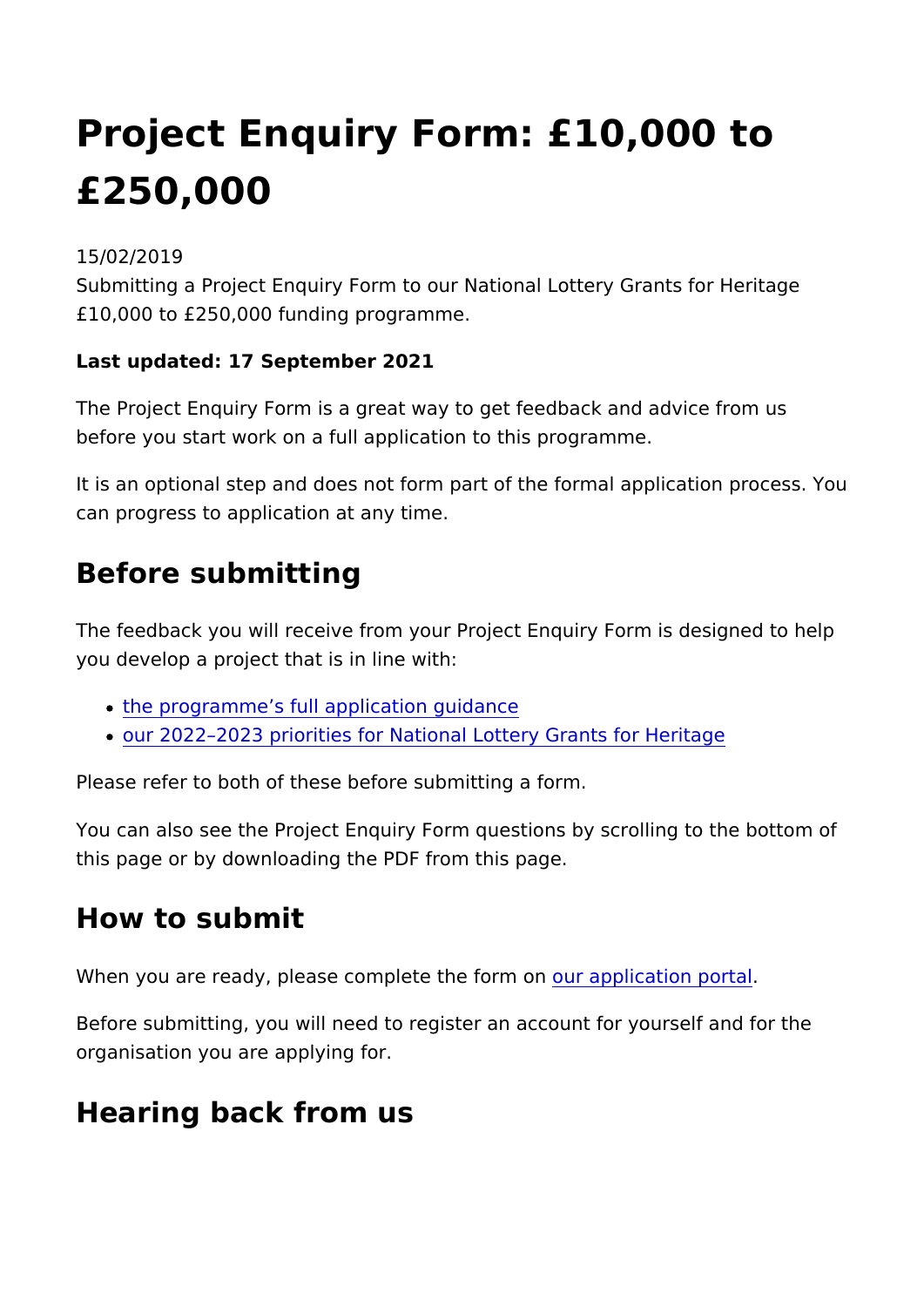Once you have submitted a form a member of your local Engage contact you within 10 working days.

Depending on the nature of your project and the information you give you feedback via email or arrange to speak to you.

Our advice may include:

- whether we are the appropriate funder for your project
- what areas you may want to develop further to ensure your p meets ouutcomesstrongly
- how you can strengthen the heritage focus of your project

### Project Enquiry Form questions

Have you spoken to anyone at The Fund about your idea?

If so, tell us their name.

What is the need for this project?

For example, is there a risk of loss to your heritage? Or, is the tie in with an anniversary or commemoration? Tell us about any have done with your audience. You have 200 words.

Describe what you will do during the project

Include any tasks you have to do to achieve the project goal. Y remaining.

Do you have a title for the project?

This can be changed at any time. Don't worry if the project doe yet, you can leave this blank.

Tell us about the heritage of the project

Include who it is important to and why. You have 100 words.

What outcomes do you want to achieve?

An outcome is a result of what your project does. Tell us which you plan to achieve. You have 200 words.